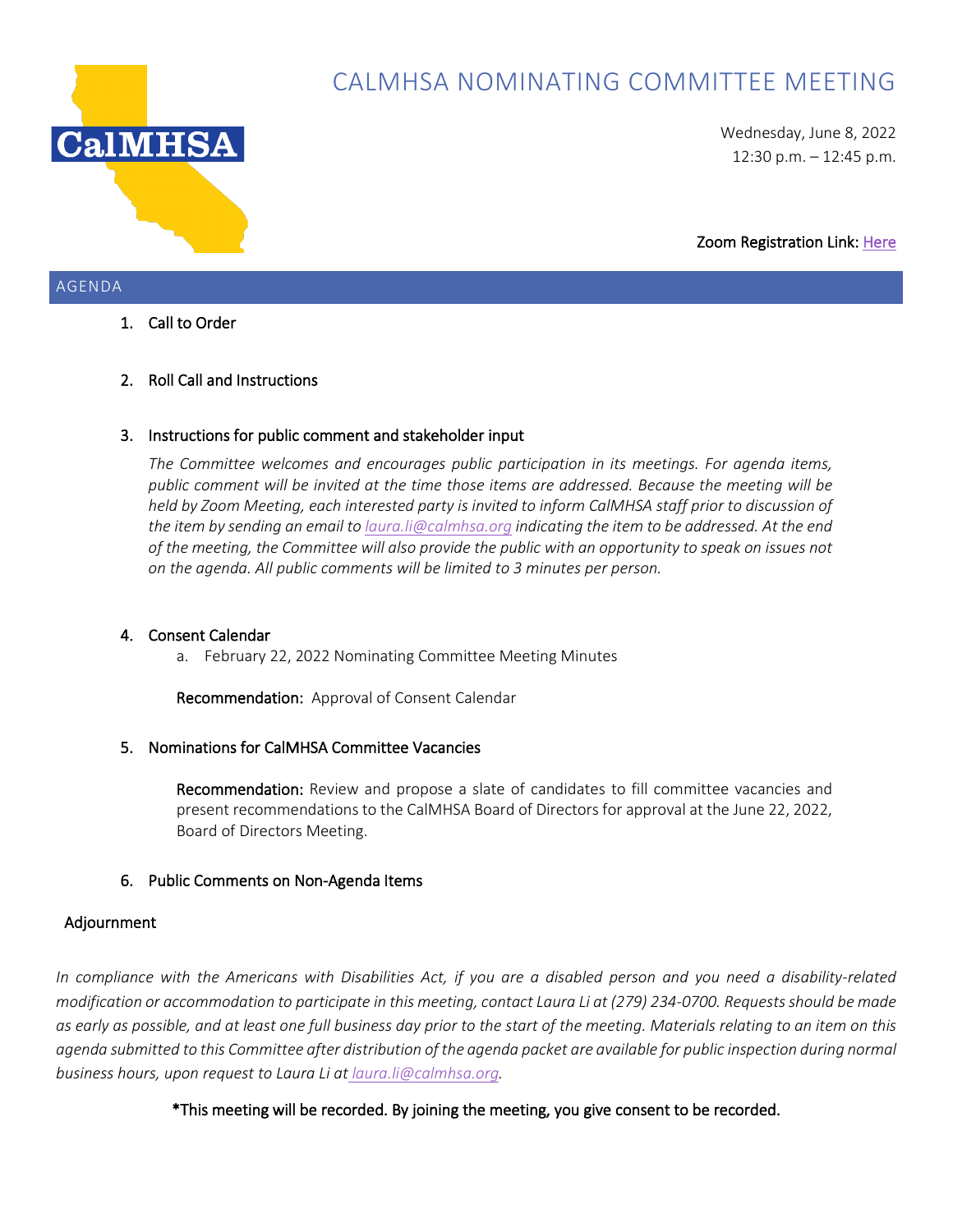

#### COMMITTEE MEMBERS PRESENT

Ryan Quist (Nominating Committee Chair) – **Sacramento County** Phebe Bell – **Nevada County** Veronica Kelley – **Orange County**

#### MEMBERS OF THE PUBLIC

None Present

#### CALMHSA STAFF PRESENT

Amie Miller, Executive Director Laura Li, Chief Administrative Officer Rebeccah Abney, Senior Executive Assistant

#### OTHERS PRESENT

Randall Keen, Attorney

### AGENDA

1. Call to Order

Ryan Quist, Committee Chair, called the Nominating Committee meeting to order via Zoom at 10:00 A.M. on Tuesday, February 22, 2022.

2. Roll Call and Instructions

Ms. Li tallied Nominating Committee members in attendance and found a quorum of the Committee was established.

3. Instructions for public comment and stakeholder input.

Ms. Li reviewed the instructions for public comment and noted that items not on the agenda would be reserved for public comment at the end of the agenda. Public comment is called for after each agenda item. Laura Li instructed individuals on the phone to email Laura Li at laura. li@calmhsa.org to indicate which item they wish to address.